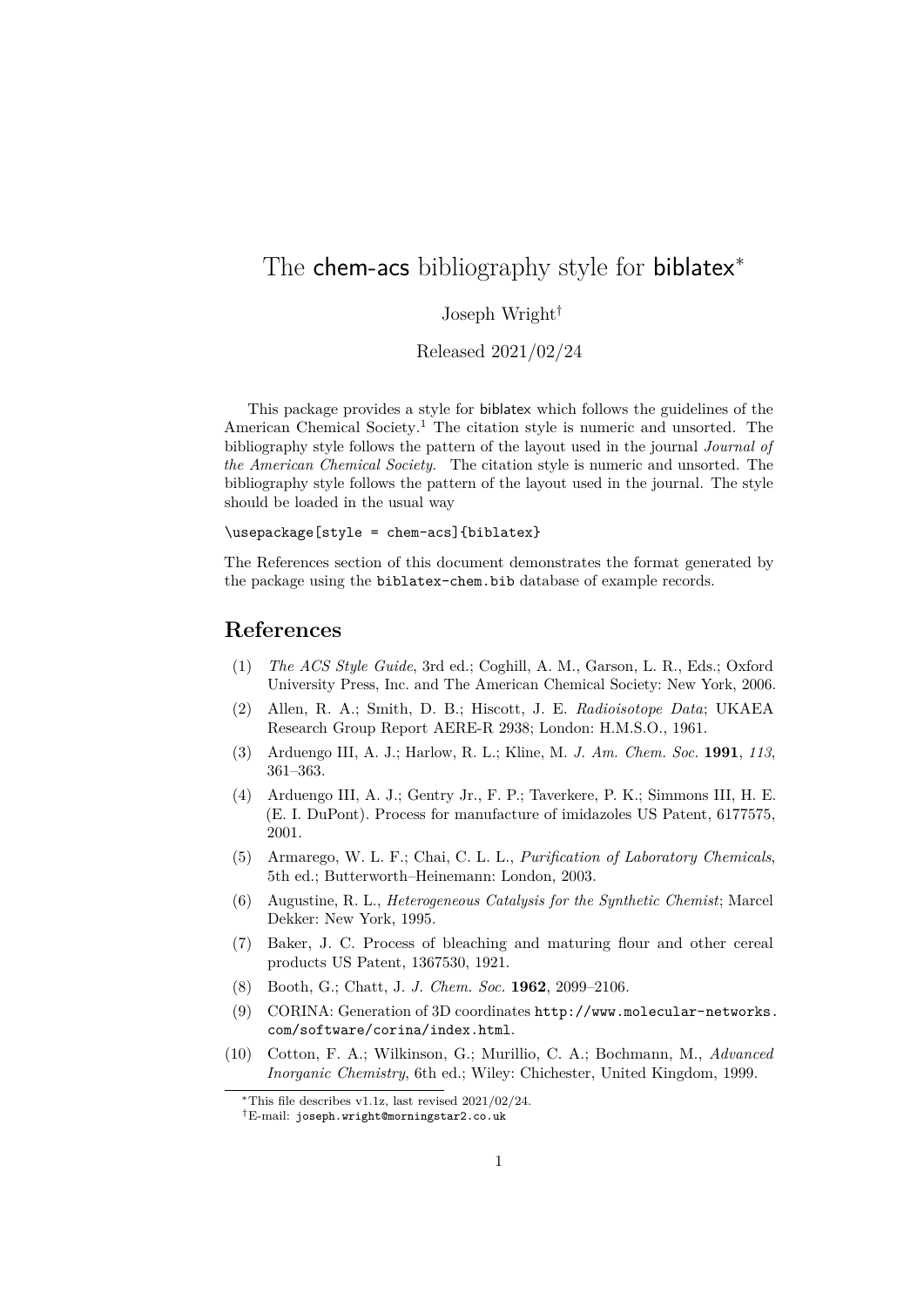- (11) Pugh, D.; Wright, J. A.; Danopoulos, A. A. *Angew. Chem. Int. Ed.*, in press.
- (12) Dehnicke, K.; Strähle, J. *Angew. Chem.* **1981**, *93*, 451–464.
- (13) Dehnicke, K.; Strähle, J. *Angew. Chem., Int. Ed. Engl.* **1981**, *20*, 413–426.
- (14) Gaunt, M. J. The investigation and design of palladium catalysed reactions, Ph.D. Thesis, Cambridge, United Kingdom: University of Cambridge, 1999.
- (15) *N-Heterocyclic Carbenes in Transition Metal Catalysis*; Glorius, F., Ed.; Topics in Organometallic Chemistry, Vol. 21; Springer: Berlin, 2007.
- (16) *International Tables for Crystallography*, 5th ed.; Hahn, T., Ed.; Kluwer Academic Publishers: Dordrecht, Netherlands, 2002; Vol. A.
- (17) Hammond, C., *The Basics of Crystallography and Diffraction*; International Union of Crystallography and Oxford University Press: Oxford, United Kingdom, 1997; Chapter 1, pp 1–40.
- (18) Henry, P. M. In *Handbook Of Organopalladium Chemistry for Organic Synthesis*, Negishi, E.-I., Ed.; Wiley Interscience: New York, 2002; Vol. 2; Chapter V.3.1.1, pp 2119–2140.
- (19) Heyn, B.; Hippler, B.; Kreisel, G.; Schreer, H.; Walther, D., *Anorganische Synthesechemie: ein integriertes Praktikum*; Springer-Verlag: Weinheim, Germany, 1986.
- (20) Hope, E.; Bennett, J.; Stuart, A. In *Pacifichem (International Chemical Congress of Pacific Basin Societies)*, Hawaii, USA, 2005.
- (21) Kabbe, H.-J.; Jira, R. In *Methoden der organischen Chemie, Houben–Weyl*, *Ketone, Teil 1*, 4th ed.; Georg Thieme Verlag: Stuttgart, Germany, 1973; Vol. VII; Chapter III, pp 781–790.
- (22) Kirschning, A., Ed. Topics in Current Chemisty 242 (2004): *Immobilized Catalysts*.
- (23) Lancaster, S. J. Alkylation of boron trifluoride with pentafluorophenyl Grignard reagent <http://www.syntheticpages.org/pages/215> (accessed 10/08/2008).
- (24) *Theoretical Aspects of Homogeneous Catalysis*; van Leeuwen, P. W. M. N., Morokuma, K., van Lenthe, J. H., Eds.; Catalysis by Metal Compounds 18; Kluwer Academic Press: Dordrecht, Netherlands, 1995.
- (25) Sheldrick, G. M. In Müller, P.; Herbst-Irmer, R.; Spek, A. L.; Schneider, T. R.; Sawaya, M. R. *Crystal Structure Refinement*; International Union of Crystallography and Oxford University Press: Oxford, United Kingdom, 2006.
- (26) *Handbook of Organopalladium Chemistry for Organic Synthesis*; Negishi, E.-I., Ed.; Wiley Interscience: New York, 2002.
- (27) Öfele, K. *J. Organomet. Chem.* **1968**, *12*, P42–P43.
- (28) ABSPACK, CrysAlis CCD and CrysAlis RED, version 1.171; Oxford Diffraction Ltd., Abingdon, United Kingdom, 2006.
- (29) Bunge, S. D.; Just, O.; Rees Jr., W. S. *Angew. Chem. Int. Ed.* **2000**, *39*, 3082–3084.
- (30) Sheldrick, G. M. SHELX-97: Programs for crystal structure analysis; Göttingen, Germany, 1997.